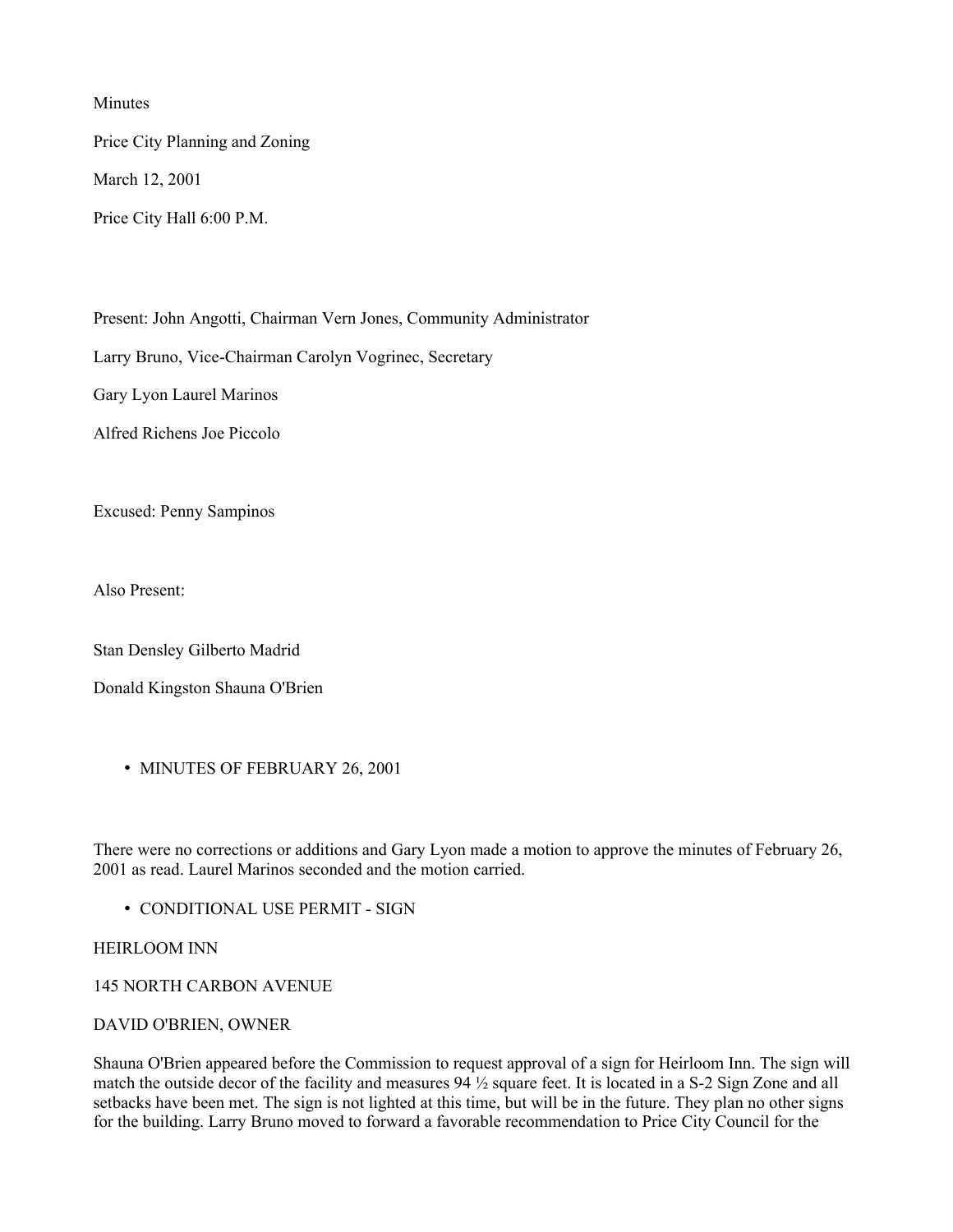Conditional Use Permit - Sign for Heirloom Inn. Alfred Richens seconded and the motion carried.

Price City Planning and Zoning

Minutes of March 12, 2001

Page -2-

### • HOME OCCUPIED BUSINESS - OFFICE USE ONLY

K & H ENTERPRISES

1101 SOUTH CARBON AVENUE, #68

HOME MORTGAGE MANAGEMENT PROGRAM

DONALD KINGSTON

Mr. Kingston explained this program is a home mortgage management plan. It is a bi-weekly payment plan for home mortgages designed to reduce the amount of interest paid on home loans. It is run through a brokerage firm and the service is free to homeowners. Mr. Kingston is paid per each applicant. All business will be conducted through the mail or internet access. There were no concerns and Larry Bruno moved to forward a favorable recommendation to Price City Council for the Home Occupied Business - Office Use Only -

K & H Enterprises. Gary Lyon seconded and the motion carried.

# • HOME OCCUPIED BUSINESS - OFFICE USE ONLY

J D HOME IMPROVEMENTS

1298 EAST AIRPORT ROAD

#### STAN DENSLEY

Mr. Densley told the Commission there would be no storage or inventory at the home. He uses a 30" x 30" business sign as yard display for advertisement while doing work for customers. When the work is done, he removes the sign. He also has the same sign in his yard for advertisement and it does not create an obstruction. Vern Jones indicated the sign is 900 square inches and the code only allows a sign 150 square inches for a Home Occupied Business. He recommended Mr. Densley complete a separate Conditional Use Permit for the use of the sign. Mr. Jones also indicated the sign would have to go in the window and not in the yard. Mr. Piccolo explained a Home Occupied Business allows for a considerably smaller sign than the Commercial District. Mr. Densley can return to Planning and Zoning and ask for a commercial sign permit, which would more than cover the size and allow use of the larger sign in the yard. Following discussion, Mr. Densley decided to continue with the Home Occupied Business Approval and return to Planning and Zoning for approval of a larger sign by Conditional Use. Joe Piccolo moved to forward a favorable recommendation to Price City Council for the Home Occupied Business - Office Use Only - J D Home Improvements. Laurel Marinos seconded and the motion carried.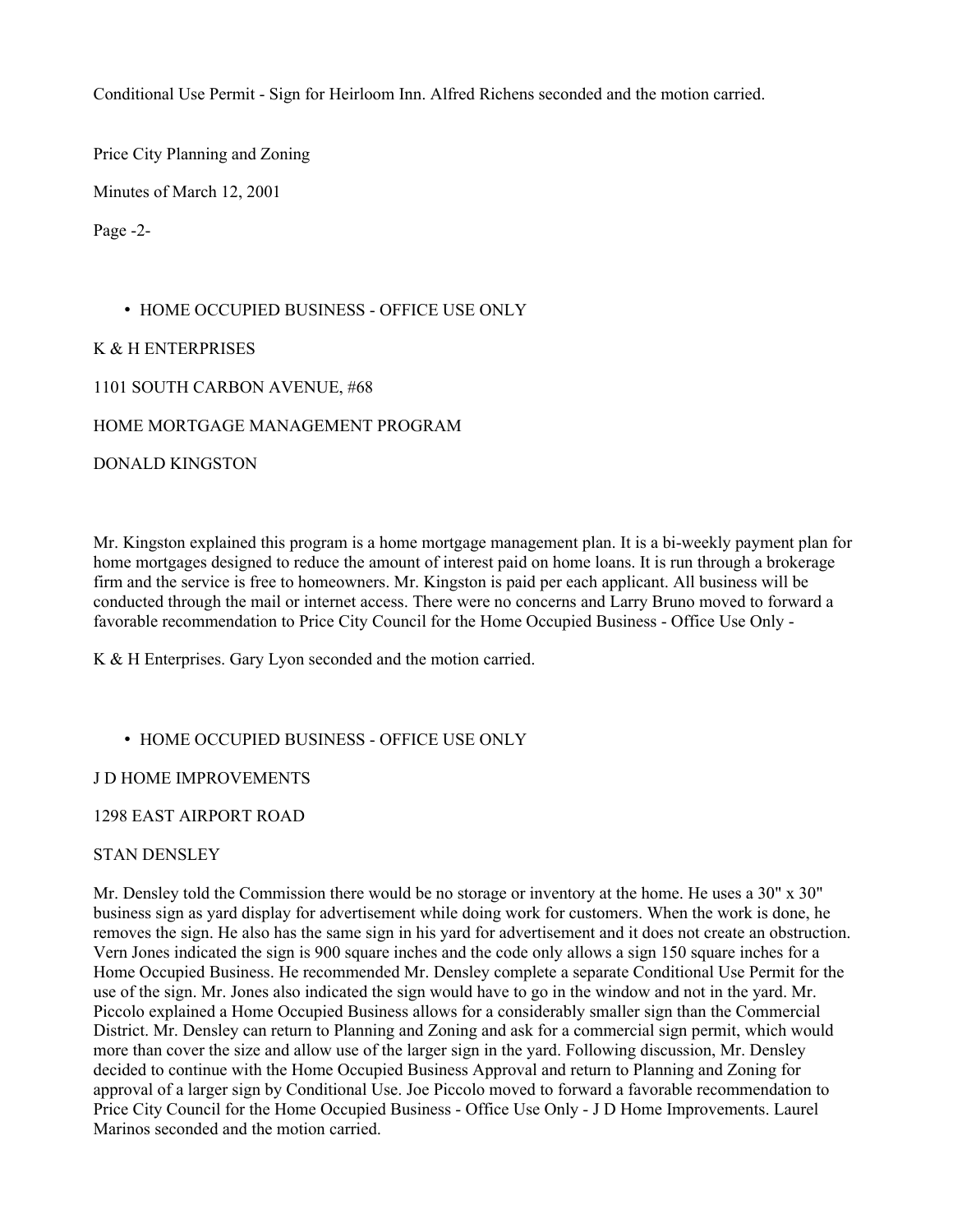Price City Planning and Zoning

Minutes of March 12, 2001

Page -3-

# • HOME OCCUPIED BUSINESS - OFFICE USE ONLY

MAD 1 INVESTIGATIONS

158 HILLCREST DRIVE

### GILBERTO MADRID

### INVESTIGATIONS

Mr. Madrid will be doing all facets of investigation. He is not a State Licensed Investigator as of yet, but plans to apply in the future. There are many requirements which must be met for this license and Mr. Madrid reviewed them with the Commission. Most of his investigative work will be done via computer and clients will not be coming to his home. He is now completing information for SBA in order to get funding for his business, but while waiting, he would like to do process serving, which does not require any special licensing. Once he has acquired his State Investigators License, he can return to expand his Home Occupied Business to include investigations. There were no further questions and Joe Piccolo moved to forward a favorable recommendation to Price City Council for the Home Occupied Business - Office Use Only for Mad 1 Investigations, with the understanding it is for a Paper Processing Business only, until such time as Mr. Madrid obtains his Utah State Investigators License allowing him to legally practice. Alfred Richens seconded and the motion carried.

• STAFF

■ ORDINANCE 2001-06

# AMENDMENT TO LAND USE

# MANAGEMENT & DEVELOPMENT CODE

Vern Jones referenced the new ordinance and indicated it reads just as the business code is written. There were no questions or concerns. Chairman Angotti thanked those who served on this committee.

> ■ Alfred Richens called attention to the Dixon Morley/Masonry Masters Property on Airport Road. Materials have been put on this property in disarray and are a detriment to the area. Mr. Morley was considering putting storage sheds on the property. Mr. Richens suggested the Building Department review this matter and, if warranted, refer the situation to Byron Allred of the Ordinance Compliance Department.